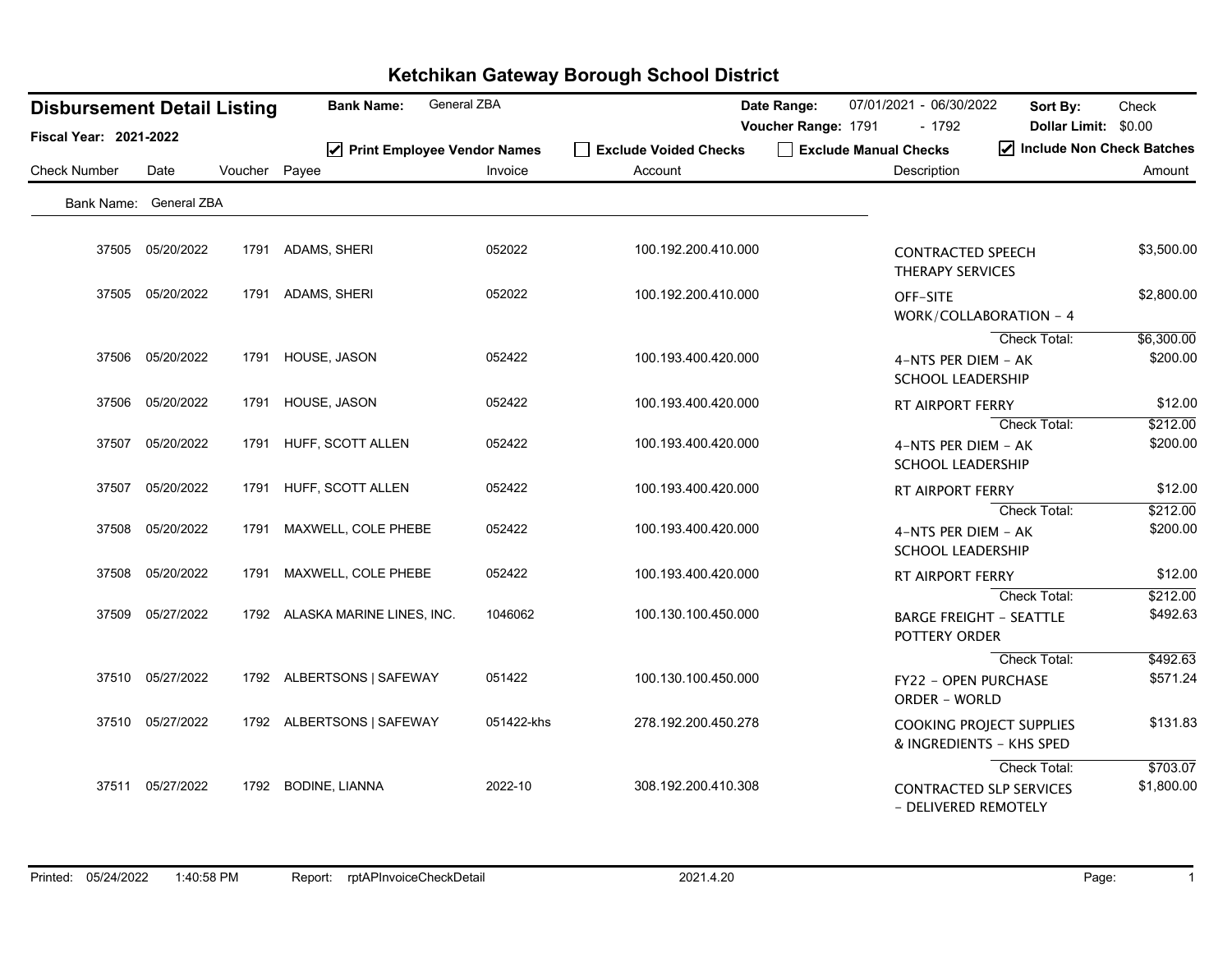|                               |       | <b>Disbursement Detail Listing</b> |         | <b>Bank Name:</b>                      | General ZBA |                                  | Date Range:         | 07/01/2021 - 06/30/2022                                     | Sort By:                       | Check                   |
|-------------------------------|-------|------------------------------------|---------|----------------------------------------|-------------|----------------------------------|---------------------|-------------------------------------------------------------|--------------------------------|-------------------------|
| <b>Fiscal Year: 2021-2022</b> |       |                                    |         |                                        |             |                                  | Voucher Range: 1791 | - 1792                                                      | Dollar Limit: \$0.00           |                         |
| <b>Check Number</b>           |       | Date                               | Voucher | ☑ Print Employee Vendor Names<br>Payee | Invoice     | Exclude Voided Checks<br>Account |                     | Exclude Manual Checks<br>Description                        | Include Non Check Batches      | Amount                  |
|                               | 37511 | 05/27/2022                         | 1792    | <b>BODINE, LIANNA</b>                  | 2022-10     | 308.192.200.410.308              |                     | <b>SLP SERVICES DELIVERED</b><br>IN-DISTRICT - 05/16/22 -   |                                | \$3,500.00              |
|                               |       | 37511 05/27/2022                   | 1792    | <b>BODINE, LIANNA</b>                  | 2022-10     | 308.192.200.410.308              |                     | <b>IN-DISTRICT PAPERWORK</b><br>$DAY - 1HR$                 |                                | \$75.00                 |
|                               |       |                                    |         |                                        |             |                                  |                     |                                                             | Check Total:                   | \$5,375.00              |
|                               |       | 37512 05/27/2022                   |         | 1792 BOTTLED WATER EXPRESS             | 043022-KHS  | 100.192.200.450.000              |                     | <b>BOTTLED WATER SERVICE -</b><br>KHS SPED $04/22$          |                                | \$51.00                 |
|                               |       | 37512 05/27/2022                   | 1792    | <b>BOTTLED WATER EXPRESS</b>           | 043022-MAIN | 100.190.600.450.000              |                     | <b>BOTTLED WATER SERVICE -</b><br><b>MAINTENANCE - FY22</b> |                                | \$48.00                 |
|                               |       | 37512 05/27/2022                   |         | 1792 BOTTLED WATER EXPRESS             | 043022-ADM  | 100.190.550.450.000              |                     | <b>BOTTLED WATER SERVICE -</b><br>BUSINESS OFFICE -04/22    |                                | \$48.00                 |
|                               |       | 37512 05/27/2022                   |         | 1792 BOTTLED WATER EXPRESS             | 043022-KCS  | 100.115.100.450.000              |                     | <b>BOTTLED WATER SERVICE -</b><br>$FY22 - KCS$              |                                | \$132.00                |
|                               |       |                                    |         |                                        |             |                                  |                     |                                                             | Check Total:                   | \$279.00                |
|                               |       | 37513 05/27/2022                   |         | 1792 BURNETT, PATRICIA LEE             | 222935      | 100.193.100.378.114              |                     | <b>EDUCATION</b><br>REIMBURSEMENT - 6                       |                                | \$890.00                |
|                               |       |                                    |         |                                        |             |                                  |                     |                                                             | Check Total:                   | \$890.00                |
|                               |       | 37514 05/27/2022                   |         | 1792 BURNS, GLORIA                     | 222910      | 355.190.100.410.355              |                     | 04/25/22                                                    | DOCUMENT PANEL REVIEW -        | \$100.00                |
|                               |       | 37514 05/27/2022                   | 1792    | <b>BURNS, GLORIA</b>                   | 222910      | 355.190.100.410.355              |                     | <b>CCC CAMP SONG &amp;</b><br>PERFORMANCE                   |                                | \$100.00                |
|                               |       |                                    |         |                                        |             |                                  |                     |                                                             | Check Total:                   | \$200.00                |
|                               |       | 37515 05/27/2022                   |         | 1792 DOTCOM THERAPY                    | 9690        | 100.192.200.410.000              |                     | SPEECH THERAPY SERVICES<br>- APRIL 2022                     |                                | \$1,128.75              |
|                               |       | 37515 05/27/2022                   | 1792    | <b>DOTCOM THERAPY</b>                  | 9690        | 100.192.200.410.000              |                     | <b>ONE-TIME ONBOARDING</b>                                  |                                | \$450.00                |
|                               |       | 37515 05/27/2022                   |         | 1792 DOTCOM THERAPY                    | 9690        | 100.192.200.410.000              |                     | MONTHLY MAINTENANCE<br>FEE - APRIL 2022                     |                                | \$150.00                |
|                               |       |                                    |         |                                        |             |                                  |                     |                                                             | Check Total:                   | \$1,728.75              |
|                               |       | 37516 05/27/2022                   |         | 1792 DUNDAS, IRENE MARTHA              | 222906      | 355.190.100.450.355              |                     | 05/06/22                                                    | <b>DOCUMENT PANEL REVIEW -</b> | \$100.00                |
|                               |       |                                    |         |                                        |             |                                  |                     |                                                             | Check Total:                   | \$100.00                |
| Printed: 05/24/2022           |       | 1:40:58 PM                         |         | Report: rptAPInvoiceCheckDetail        |             | 2021.4.20                        |                     |                                                             |                                | $\overline{2}$<br>Page: |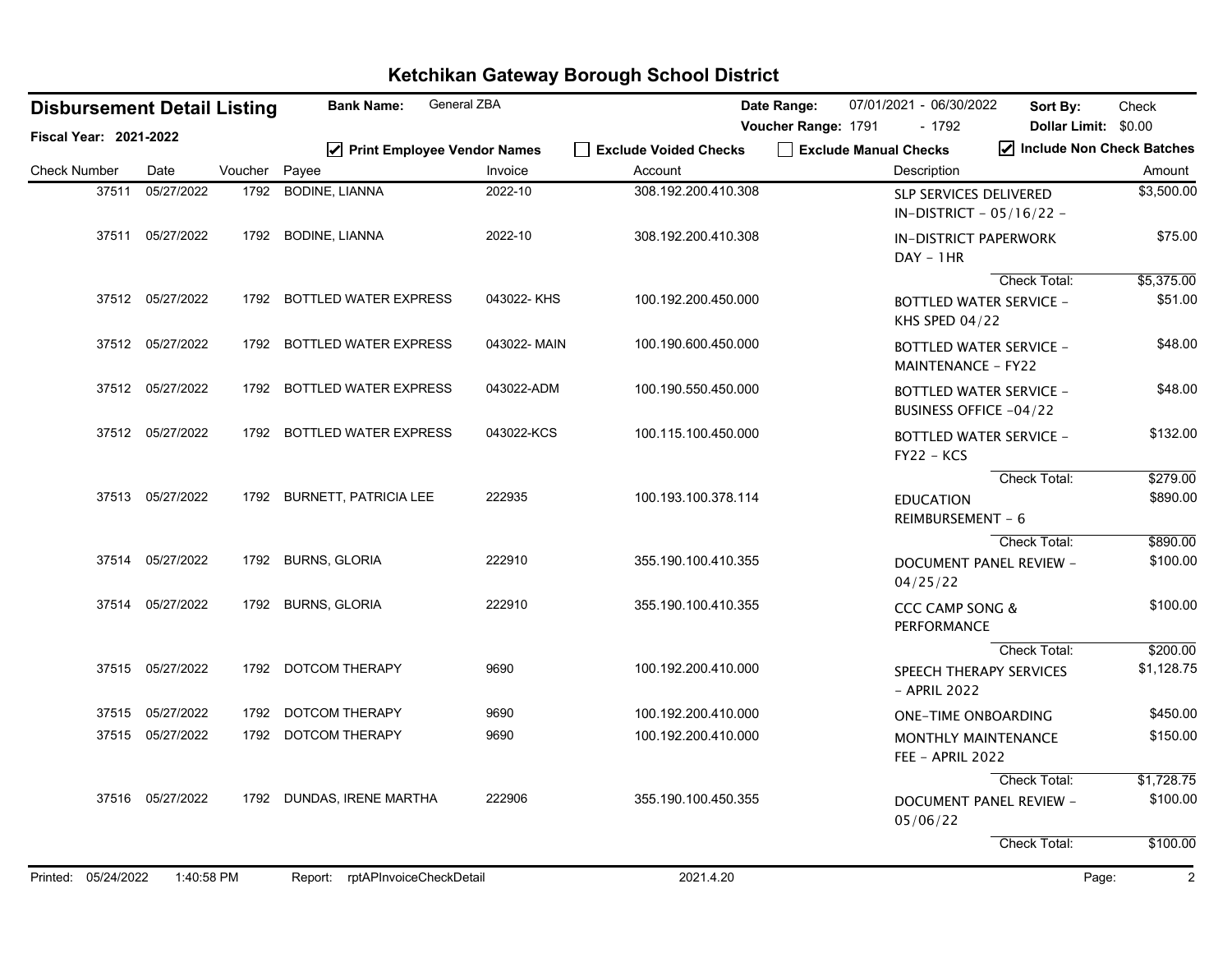| <b>Disbursement Detail Listing</b> |                  |         | <b>Bank Name:</b>                                  | General ZBA   |                       | Date Range:         | 07/01/2021 - 06/30/2022                              | Sort By:                                                    | Check        |
|------------------------------------|------------------|---------|----------------------------------------------------|---------------|-----------------------|---------------------|------------------------------------------------------|-------------------------------------------------------------|--------------|
| <b>Fiscal Year: 2021-2022</b>      |                  |         |                                                    |               |                       | Voucher Range: 1791 | - 1792                                               | Dollar Limit: \$0.00                                        |              |
|                                    |                  |         | ☑ Print Employee Vendor Names                      |               | Exclude Voided Checks |                     | Exclude Manual Checks                                | Include Non Check Batches                                   |              |
| <b>Check Number</b>                | Date             | Voucher | Payee                                              | Invoice       | Account               |                     | Description                                          |                                                             | Amount       |
| 37517                              | 05/27/2022       |         | 1792 FIRST STUDENT, INC                            | 11796321      | 205.190.760.440.000   |                     | INV#11796321                                         | APRIL 2022 - ADMIN FEES -                                   | \$75,029.20  |
|                                    | 37517 05/27/2022 |         | 1792 FIRST STUDENT, INC                            | 11796322      | 205.190.760.426.000   |                     | 11796322                                             | APRIL 2022 - H-T-S - INV#                                   | \$84,034.23  |
|                                    | 37517 05/27/2022 |         | 1792 FIRST STUDENT, INC                            | 11796323      | 205.190.760.426.019   |                     | APRIL 2022 - REG ED<br><b>MONITORS - INV#</b>        |                                                             | \$3,257.28   |
|                                    | 37517 05/27/2022 |         | 1792 FIRST STUDENT, INC                            | 11796324      | 205.190.760.426.000   |                     | APRIL 2022- KIC TRIBAL<br><b>SCHOLARS CHARTERS -</b> |                                                             | \$677.36     |
|                                    | 37517 05/27/2022 |         | 1792 FIRST STUDENT, INC                            | 242012        | 100.130.700.425.000   |                     | <b>ACTIVITIES CHARTERS -</b><br>FY21-22              |                                                             | \$1,735.69   |
|                                    | 37517 05/27/2022 |         | 1792 FIRST STUDENT, INC                            | 242014        | 205.190.761.425.000   |                     |                                                      | <b>DISTRICT SWIM CHARTERS -</b><br>KCS ANNEX - $03/21/22$ - | \$3,125.97   |
|                                    | 37517 05/27/2022 |         | 1792 FIRST STUDENT, INC                            | 242017        | 205.190.761.425.114   |                     |                                                      | <b>POINT HIGGINS - 04/07/22</b>                             | \$164.30     |
|                                    | 37517 05/27/2022 |         | 1792 FIRST STUDENT, INC                            | 242018        | 205.190.761.425.116   |                     | <b>TONGASS SCHOOL -</b>                              |                                                             | \$123.94     |
|                                    | 37517 05/27/2022 |         | 1792 FIRST STUDENT, INC                            | 242019        | 205.190.761.425.111   |                     |                                                      | HOUGHTALING - 04/19/22                                      | \$33.63      |
|                                    | 37517 05/27/2022 |         | 1792 FIRST STUDENT, INC                            | 242020        | 205.190.761.425.115   |                     | $-04/01/22$                                          | <b>FIELD TRIP CHARTERS - KCS</b>                            | \$48.04      |
|                                    |                  |         |                                                    |               |                       |                     |                                                      | Check Total:                                                | \$168,229.64 |
|                                    | 37518 05/27/2022 | 1792    | <b>GSD EDUCATIONAL SERVICES</b>                    | 620           | 100.190.360.440.000   |                     | RENEWAL - 07/01/22 -                                 | CHILD NUTRITION EXTRCT                                      | \$265.00     |
|                                    | 37518 05/27/2022 |         | 1792 GSD EDUCATIONAL SERVICES                      | 642           | 100.190.360.440.000   |                     | <b>STATE REPORTING</b>                               | YEARLY LICENSE FEE FOR AK                                   | \$2,920.05   |
|                                    |                  |         |                                                    |               |                       |                     |                                                      | Check Total:                                                | \$3,185.05   |
|                                    | 37519 05/27/2022 | 1792    | <b>HARGIS LINDSEY DBA</b><br>EVERYDAY COMMUNICATIO | K2021-2022:15 | 100.192.200.410.000   |                     |                                                      | <b>CONTRACTED SLP SERVICES</b><br>- 15 DAYS REMOTE SERVICE  | \$9,000.00   |
|                                    | 37519 05/27/2022 | 1792    | <b>HARGIS LINDSEY DBA</b><br>EVERYDAY COMMUNICATIO | K2021-2022:15 | 100.192.200.410.000   |                     |                                                      | 1 DAY REMOTE PAPERWORK                                      | \$400.00     |
|                                    |                  |         |                                                    |               |                       |                     |                                                      | <b>Check Total:</b>                                         | \$9,400.00   |
|                                    | 37520 05/27/2022 |         | 1792 HAWKINS, MERLE                                | 222911        | 355.190.100.450.355   |                     | 05/06/22                                             | <b>DOCUMENT PANEL REVIEW -</b>                              | \$100.00     |
|                                    |                  |         |                                                    |               |                       |                     |                                                      | Check Total:                                                | \$100.00     |
|                                    |                  |         |                                                    |               |                       |                     |                                                      |                                                             |              |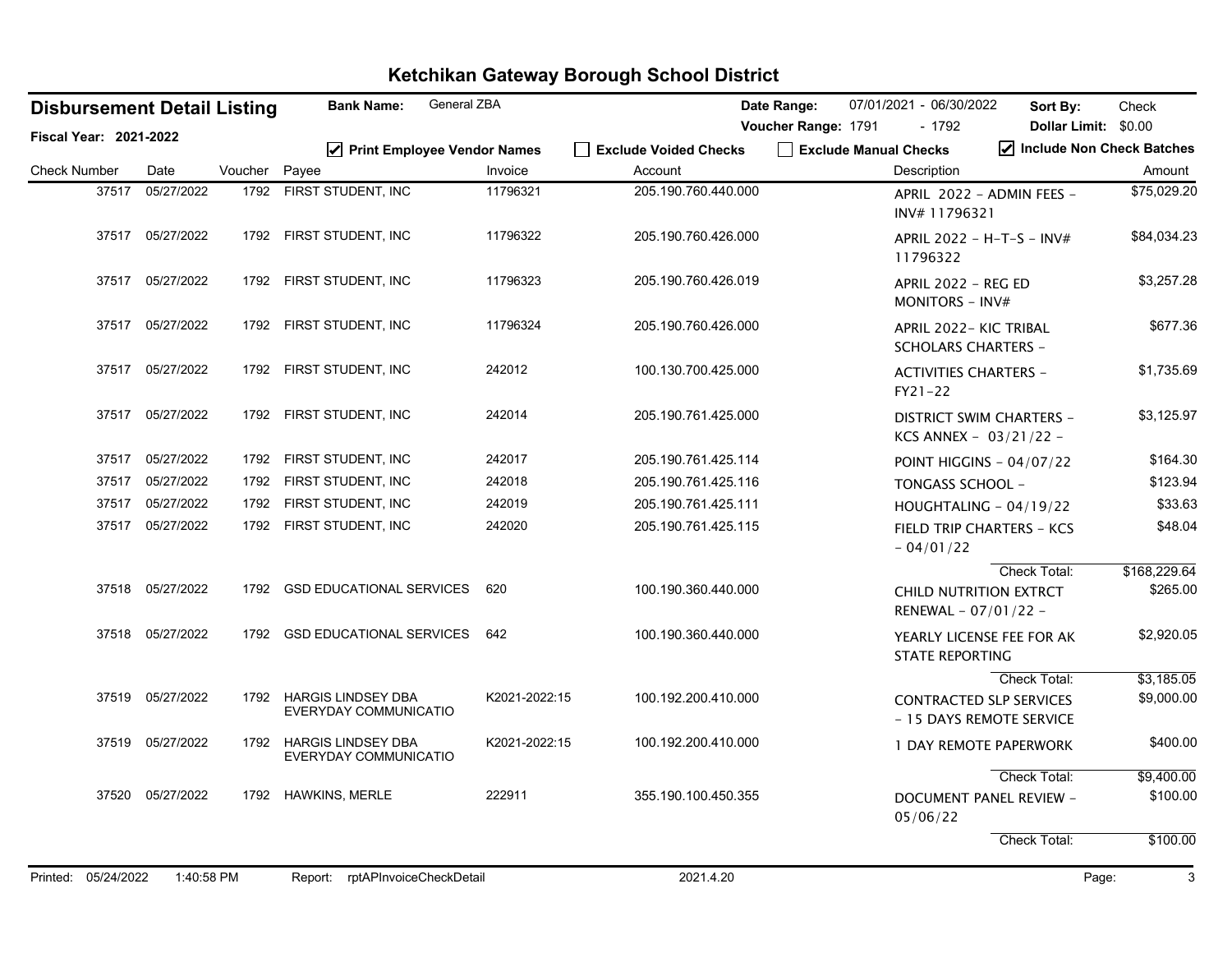|                               |       | <b>Disbursement Detail Listing</b> |               | <b>Bank Name:</b>               | General ZBA |                                  | Date Range:         | 07/01/2021 - 06/30/2022              | Sort By:                                                               | Check                               |
|-------------------------------|-------|------------------------------------|---------------|---------------------------------|-------------|----------------------------------|---------------------|--------------------------------------|------------------------------------------------------------------------|-------------------------------------|
| <b>Fiscal Year: 2021-2022</b> |       |                                    |               |                                 |             |                                  | Voucher Range: 1791 | - 1792                               |                                                                        | Dollar Limit: \$0.00                |
| <b>Check Number</b>           |       | Date                               | Voucher Payee | ☑ Print Employee Vendor Names   | Invoice     | Exclude Voided Checks<br>Account |                     | Exclude Manual Checks<br>Description |                                                                        | Include Non Check Batches<br>Amount |
|                               | 37521 | 05/27/2022                         |               | 1792 HOUSE, JASON               | 060122      | 100.190.381.420.000              |                     | 3-NTS PER DIEM -                     | <b>CERTIFIED FACILITATOR -</b>                                         | \$150.00                            |
|                               |       | 37521 05/27/2022                   |               | 1792 HOUSE, JASON               | 060122      | 100.190.381.420.000              |                     | RT AIRPORT FERRY                     |                                                                        | \$12.00                             |
|                               |       | 37522 05/27/2022                   |               | 1792 J.W. PEPPER & SON, INC.    | 364136107   | 100.115.100.450.000              |                     | <b>PURCHASES - KCS</b>               | Check Total:<br><b>OPEN PO - SHEE MUSIC</b>                            | \$162.00<br>\$121.79                |
|                               |       | 37522 05/27/2022                   |               | 1792 J.W. PEPPER & SON, INC.    | 364138087   | 100.115.100.450.000              |                     | <b>PURCHASES - KCS</b>               | <b>OPEN PO - SHEE MUSIC</b>                                            | \$263.75                            |
|                               |       | 37522 05/27/2022                   |               | 1792 J.W. PEPPER & SON, INC.    | 364175489   | 100.115.100.450.000              |                     | <b>PURCHASES - KCS</b>               | OPEN PO - SHEE MUSIC                                                   | \$55.00                             |
|                               |       | 37522 05/27/2022                   |               | 1792 J.W. PEPPER & SON, INC.    | 364220082   | 100.115.100.450.000              |                     | <b>PURCHASES - KCS</b>               | OPEN PO - SHEE MUSIC                                                   | \$8.99                              |
|                               |       | 37522 05/27/2022                   |               | 1792 J.W. PEPPER & SON, INC.    | 364247391   | 100.115.100.450.000              |                     | <b>PURCHASES - KCS</b>               | <b>OPEN PO - SHEE MUSIC</b>                                            | \$143.40                            |
|                               |       | 37523 05/27/2022                   | 1792          | JOHNSON, NANCY C                | 051322      | 255.190.790.421.000              |                     |                                      | <b>Check Total:</b><br>MILEAGE REIMBURSMENT -<br>$04/25/22 - 05/13/22$ | \$592.93<br>\$38.03                 |
|                               | 37524 | 05/27/2022                         |               | 1792 KETCHIKAN DAILY NEWS       | 043022-BOE  | 100.190.511.440.000              |                     | BOARD -04/22                         | Check Total:<br>LITTLE GIANT AD - SCHOOL                               | \$38.03<br>\$731.00                 |
|                               | 37524 | 05/27/2022                         |               | 1792 KETCHIKAN DAILY NEWS       | 043022-TSAS | 100.116.450.440.000              |                     | <b>GIANT ADS</b>                     | <b>TSAS ENROLLMENT LITTLE</b>                                          | \$795.00                            |
|                               | 37525 | 05/27/2022                         |               | 1792 KETCHIKAN HIGH SCHOOL      | 222963      | 100.130.700.425.722              |                     |                                      | Check Total:<br>AIRFARE - GIRLS BBALL TO<br>$JNU-01/07/22 - 01/09/22$  | \$1,526.00<br>\$6,908.96            |
|                               |       | 37525 05/27/2022                   |               | 1792 KETCHIKAN HIGH SCHOOL      | 222963      | 100.130.700.425.722              |                     | $JNU - 02/25/22 -$                   | AIRFARE - GIRLS BBALL TO                                               | \$6,412.75                          |
|                               | 37525 | 05/27/2022                         | 1792          | KETCHIKAN HIGH SCHOOL           | 222963      | 100.130.700.425.722              |                     |                                      | AIRFARE - GIRLS BBALL<br>STATE TO ANC - 03/21/22                       | \$11,630.03                         |
|                               |       | 37525 05/27/2022                   |               | 1792 KETCHIKAN HIGH SCHOOL      | 222964      | 100.130.700.425.701              |                     |                                      | AIRFARE - DEBATE TO SIT -<br>$01/27/22 - 01/30/22$                     | \$4,122.50                          |
| Printed: 05/24/2022           |       | 1:40:58 PM                         |               | Report: rptAPInvoiceCheckDetail |             | 2021.4.20                        |                     |                                      |                                                                        | Page:<br>$\overline{4}$             |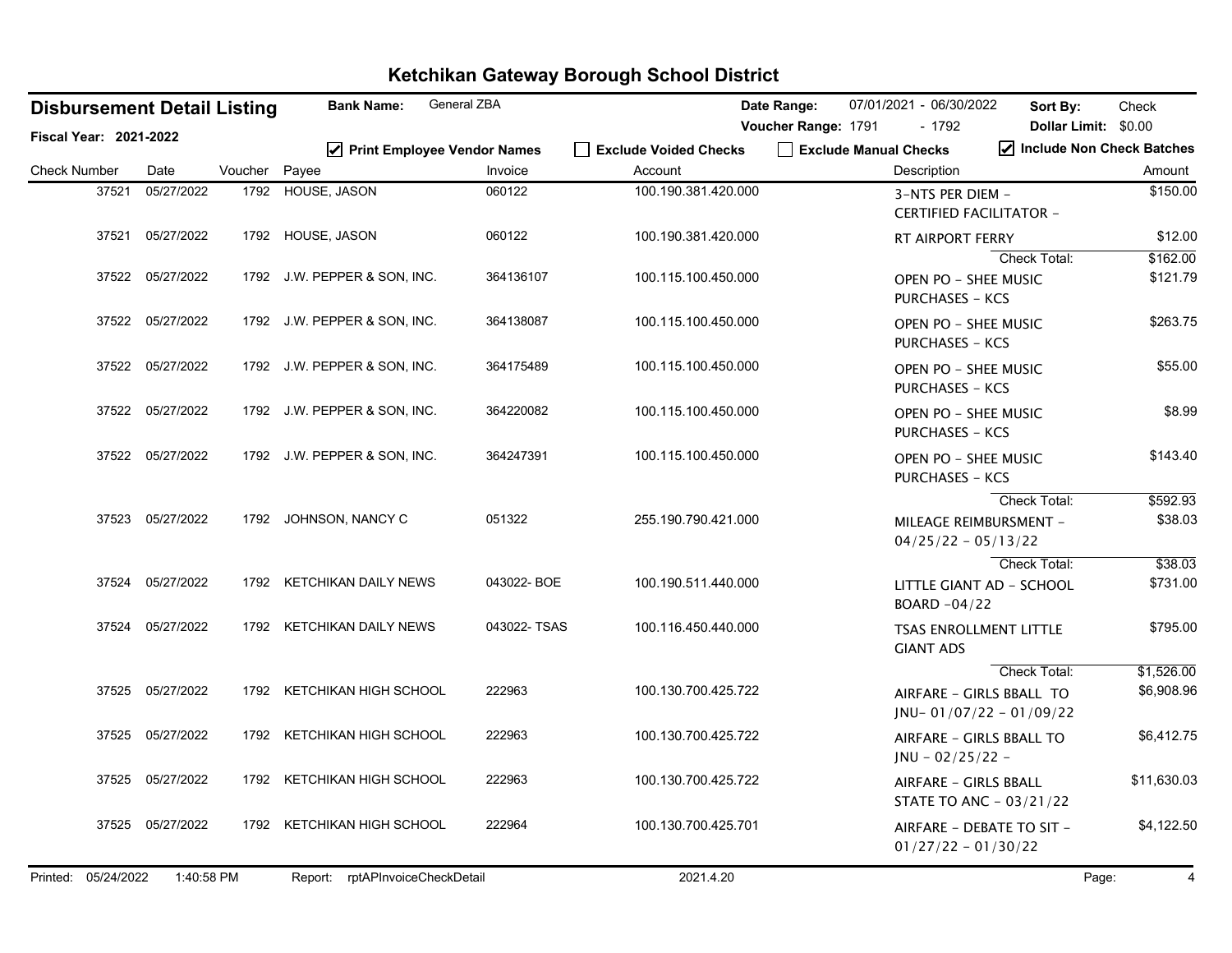| <b>Disbursement Detail Listing</b> |                  |               | <b>Bank Name:</b>             | General ZBA |                       | Date Range:         | 07/01/2021 - 06/30/2022                                    | Sort By:                                               | Check       |
|------------------------------------|------------------|---------------|-------------------------------|-------------|-----------------------|---------------------|------------------------------------------------------------|--------------------------------------------------------|-------------|
| <b>Fiscal Year: 2021-2022</b>      |                  |               |                               |             |                       | Voucher Range: 1791 | $-1792$                                                    | Dollar Limit: \$0.00                                   |             |
|                                    |                  |               | ☑ Print Employee Vendor Names |             | Exclude Voided Checks |                     | Exclude Manual Checks                                      | Include Non Check Batches                              |             |
| <b>Check Number</b>                | Date             | Voucher Payee |                               | Invoice     | Account               |                     | Description                                                |                                                        | Amount      |
| 37525                              | 05/27/2022       | 1792          | KETCHIKAN HIGH SCHOOL         | 222964      | 100.130.700.425.701   |                     | AIFARE - DDF TO ANC -<br>$02/15/22 - 02/20/22$             |                                                        | \$6,902.95  |
| 37525                              | 05/27/2022       | 1792          | KETCHIKAN HIGH SCHOOL         | 222965      | 100.130.700.450.000   |                     | <b>FUEL - ACTIVITIES VAN</b>                               |                                                        | \$196.94    |
| 37525                              | 05/27/2022       | 1792          | KETCHIKAN HIGH SCHOOL         | 222966      | 100.130.700.425.713   |                     | AIRFARE - STATE<br><b>WRESTLING TO ANC -</b>               |                                                        | \$11,944.90 |
|                                    | 37525 05/27/2022 | 1792          | KETCHIKAN HIGH SCHOOL         | 222966      | 100.130.700.425.713   |                     | AIRFARE - WRESTLING TO<br>$JNU - 12/02/21 -$               |                                                        | \$5,063.31  |
| 37525                              | 05/27/2022       | 1792          | KETCHIKAN HIGH SCHOOL         | 222966      | 100.130.700.425.713   |                     | AIRFARE - WRESTLING TO<br>$JNU - 12/09/21 -$               |                                                        | \$7,928.40  |
| 37525                              | 05/27/2022       | 1792          | KETCHIKAN HIGH SCHOOL         | 222967      | 100.130.700.425.702   |                     | AIRFARE - ACDC TO JNU -<br>$12/10/21 - 12/12/21$           |                                                        | \$3,139.92  |
|                                    | 37525 05/27/2022 | 1792          | KETCHIKAN HIGH SCHOOL         | 222968      | 100.130.700.450.000   |                     | REIMBURSE - TIRES -<br><b>ACTIVITIES VANS</b>              |                                                        | \$1,771.08  |
|                                    | 37525 05/27/2022 | 1792          | KETCHIKAN HIGH SCHOOL         | 222968      | 100.130.700.491.000   |                     | <b>VAN</b>                                                 | <b>REGISTRATION - ACTIVITIES</b>                       | \$10.00     |
|                                    | 37525 05/27/2022 | 1792          | KETCHIKAN HIGH SCHOOL         | 222969      | 100.130.700.450.000   |                     | REIMBURSE - BASKETBALL<br><b>SCOREBOOK</b>                 |                                                        | \$67.76     |
| 37525                              | 05/27/2022       | 1792          | KETCHIKAN HIGH SCHOOL         | 222969      | 100.130.700.450.000   |                     | AMAZON ORDER - ICE                                         |                                                        | \$95.84     |
| 37525                              | 05/27/2022       | 1792          | KETCHIKAN HIGH SCHOOL         | 222969      | 100.130.700.450.000   |                     | <b>SAFEWAY PURCHASE</b>                                    |                                                        | \$18.47     |
| 37525                              | 05/27/2022       | 1792          | KETCHIKAN HIGH SCHOOL         | 222969      | 100.130.700.450.000   |                     | <b>WALMART PURCHASE</b>                                    |                                                        | \$31.53     |
| 37525                              | 05/27/2022       | 1792          | KETCHIKAN HIGH SCHOOL         | 222970      | 100.130.700.420.000   |                     | <b>MILEAGE TICKET FEES -</b><br><b>E.STOCKHAUSEN TO AD</b> |                                                        | \$44.80     |
| 37525                              | 05/27/2022       | 1792          | KETCHIKAN HIGH SCHOOL         | 222970      | 100.130.700.420.000   |                     |                                                            | AIRFARE - E.STOCKHAUSEN<br>$-$ AD MEETING $-$ 04/26/22 | \$308.00    |
| 37525                              | 05/27/2022       | 1792          | KETCHIKAN HIGH SCHOOL         | 222971      | 100.130.700.425.718   |                     | AIRFARE - BOYS BBALL TO<br>$JNU - 02/11/22 -$              |                                                        | \$7,438.79  |
|                                    | 37525 05/27/2022 | 1792          | KETCHIKAN HIGH SCHOOL         | 222971      | 100.130.700.425.718   |                     | AIFARE - BOYS BBALL TO<br>$JNU - 02/18/22 -$               |                                                        | \$6,925.77  |
|                                    | 37525 05/27/2022 |               | 1792 KETCHIKAN HIGH SCHOOL    | 222972      | 100.130.700.425.730   |                     | $- ANC - 03/21/22 -$                                       | AIRFARE - CHEER TO STATE                               | \$9,473.42  |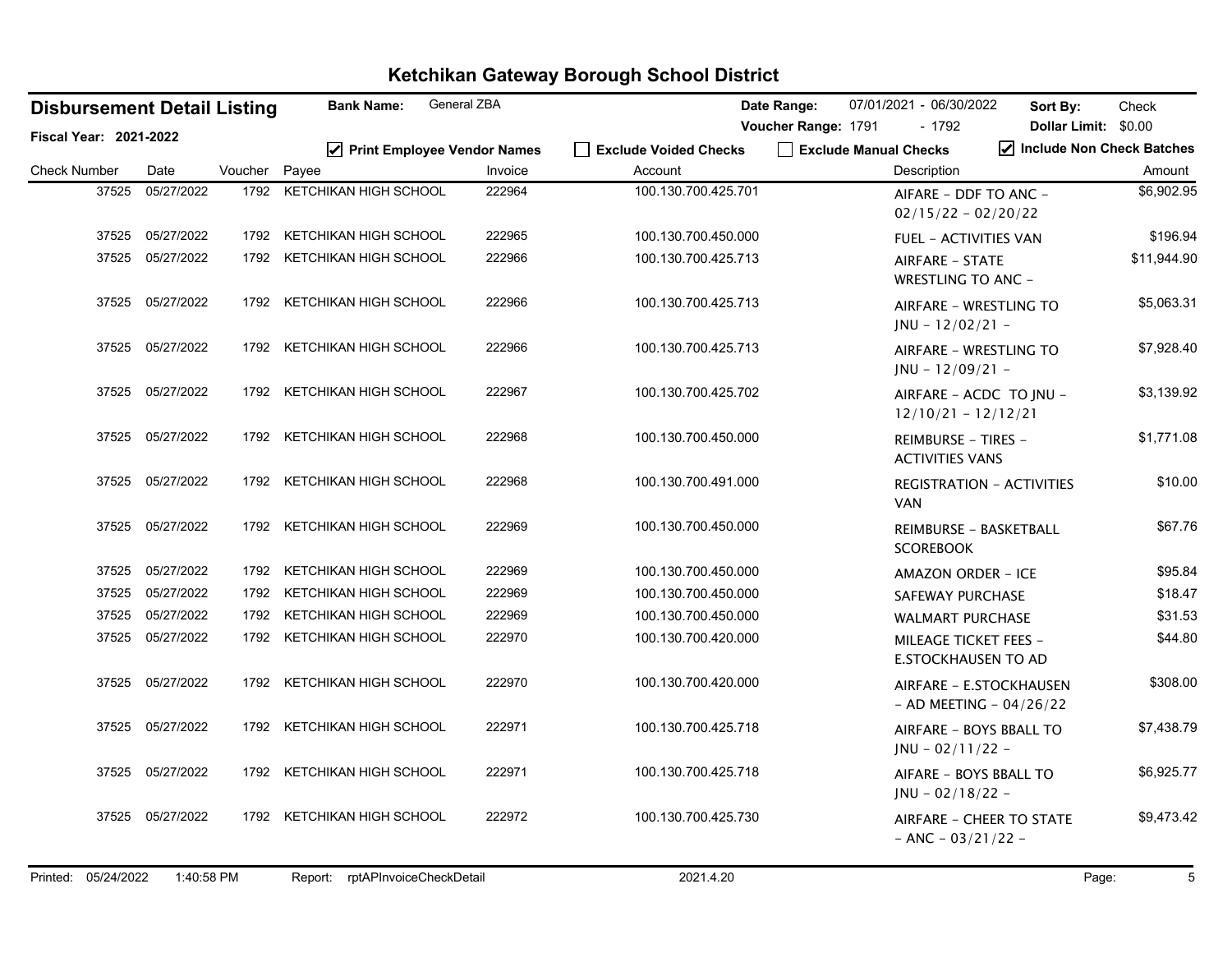| <b>Disbursement Detail Listing</b> |       |            |         | General ZBA<br><b>Bank Name:</b>             |             |                                  | Date Range:         |                       | 07/01/2021 - 06/30/2022                              | Sort By:                                        | Check                                 |
|------------------------------------|-------|------------|---------|----------------------------------------------|-------------|----------------------------------|---------------------|-----------------------|------------------------------------------------------|-------------------------------------------------|---------------------------------------|
| <b>Fiscal Year: 2021-2022</b>      |       |            |         |                                              |             |                                  | Voucher Range: 1791 |                       | - 1792                                               |                                                 | Dollar Limit: \$0.00                  |
| <b>Check Number</b>                |       | Date       | Voucher | ☑ Print Employee Vendor Names<br>Payee       | Invoice     | Exclude Voided Checks<br>Account |                     | Exclude Manual Checks | Description                                          |                                                 | √ Include Non Check Batches<br>Amount |
|                                    |       |            |         |                                              |             |                                  |                     |                       |                                                      | <b>Check Total:</b>                             | \$90,436.12                           |
|                                    | 37526 | 05/27/2022 |         | 1792 MACKIN                                  | 739336      | 306.115.352.450.306              |                     |                       | <b>KCS SPRING AUDIO &amp;</b><br>WONDERBOOKS ORDER - |                                                 | \$1,123.29                            |
|                                    | 37527 | 05/27/2022 | 1792    | METROPOLITAN MUSIC<br><b>SERVICES</b>        | 170525      | 100.130.100.510.000              |                     |                       | <b>JUPITER BBb CONCERT</b>                           | <b>Check Total:</b><br>MODEL TUBA, SILVER PLATE | \$1,123.29<br>\$13,959.00             |
|                                    | 37527 | 05/27/2022 | 1792    | <b>METROPOLITAN MUSIC</b><br><b>SERVICES</b> | 170525      | 100.130.100.510.000              |                     |                       | <b>SCHILKE HELLBURG TUBA</b><br><b>MOUTHPIECE</b>    |                                                 | \$185.00                              |
|                                    | 37527 | 05/27/2022 |         | 1792 METROPOLITAN MUSIC<br><b>SERVICES</b>   | 170525      | 100.130.100.510.000              |                     |                       | <b>DISCOUNT</b>                                      |                                                 | (\$4,010.00)                          |
|                                    | 37527 | 05/27/2022 | 1792    | METROPOLITAN MUSIC<br><b>SERVICES</b>        | 171145      | 100.120.100.410.000              |                     |                       |                                                      | <b>BARITONE SERVICE &amp; REPAIR</b>            | \$242.50                              |
|                                    | 37528 | 05/27/2022 | 1792    | NORTHERN SALES COMPANY                       | K1801988    | 100.120.100.450.000              |                     |                       | <b>SUPPPLIES - 6TH GRADE</b>                         | Check Total:<br><b>Check Total:</b>             | \$10,376.50<br>\$665.25<br>\$665.25   |
|                                    | 37529 | 05/27/2022 | 1792    | NORTHWEST TEXTBOOK<br><b>DEPOSITORY</b>      | 114-321-841 | 100.190.101.450.000              |                     |                       | KINDERGARTEN -<br>enVisionMATH CC K SE               |                                                 | \$4,773.00                            |
|                                    | 37529 | 05/27/2022 | 1792    | NORTHWEST TEXTBOOK<br><b>DEPOSITORY</b>      | 114-321-841 | 100.190.101.450.000              |                     |                       | GRADE 1 - enVisionMATH<br>CC 1 SE + Digital Crswr    |                                                 | \$4,773.00                            |
|                                    | 37529 | 05/27/2022 | 1792    | NORTHWEST TEXTBOOK<br><b>DEPOSITORY</b>      | 114-321-841 | 100.190.101.450.000              |                     |                       | <b>FREIGHT</b>                                       |                                                 | \$462.98                              |
|                                    | 37529 | 05/27/2022 | 1792    | NORTHWEST TEXTBOOK<br><b>DEPOSITORY</b>      | 114-321-842 | 100.190.101.450.000              |                     |                       | KINDERGARTEN -<br>enVisionMATH CC K SE               |                                                 | \$4,773.00                            |
|                                    | 37529 | 05/27/2022 | 1792    | NORTHWEST TEXTBOOK<br><b>DEPOSITORY</b>      | 114-321-842 | 100.190.101.450.000              |                     |                       | GRADE 1 - enVisionMATH<br>CC 1 SE + Digital Crswr    |                                                 | \$4,884.00                            |
|                                    | 37529 | 05/27/2022 | 1792    | NORTHWEST TEXTBOOK<br><b>DEPOSITORY</b>      | 114-321-842 | 100.190.101.450.000              |                     |                       | <b>FREIGHT</b>                                       |                                                 | \$468.36                              |
|                                    | 37529 | 05/27/2022 | 1792    | NORTHWEST TEXTBOOK<br><b>DEPOSITORY</b>      | 114-321-843 | 100.190.101.450.000              |                     |                       | KINDERGARTEN -<br>enVisionMATH CC K SE               |                                                 | \$2,664.00                            |
|                                    | 37529 | 05/27/2022 | 1792    | NORTHWEST TEXTBOOK<br><b>DEPOSITORY</b>      | 114-321-843 | 100.190.101.450.000              |                     |                       | GRADE 1 - enVisionMATH<br>CC 1 SE + Digital Crswr    |                                                 | \$2,664.00                            |
|                                    | 37529 | 05/27/2022 | 1792    | NORTHWEST TEXTBOOK<br><b>DEPOSITORY</b>      | 114-321-843 | 100.190.101.450.000              |                     |                       | <b>FREIGHT</b>                                       |                                                 | \$258.41                              |
| Printed: 05/24/2022                |       | 1:40:58 PM |         | Report: rptAPInvoiceCheckDetail              |             | 2021.4.20                        |                     |                       |                                                      |                                                 | Page:<br>6                            |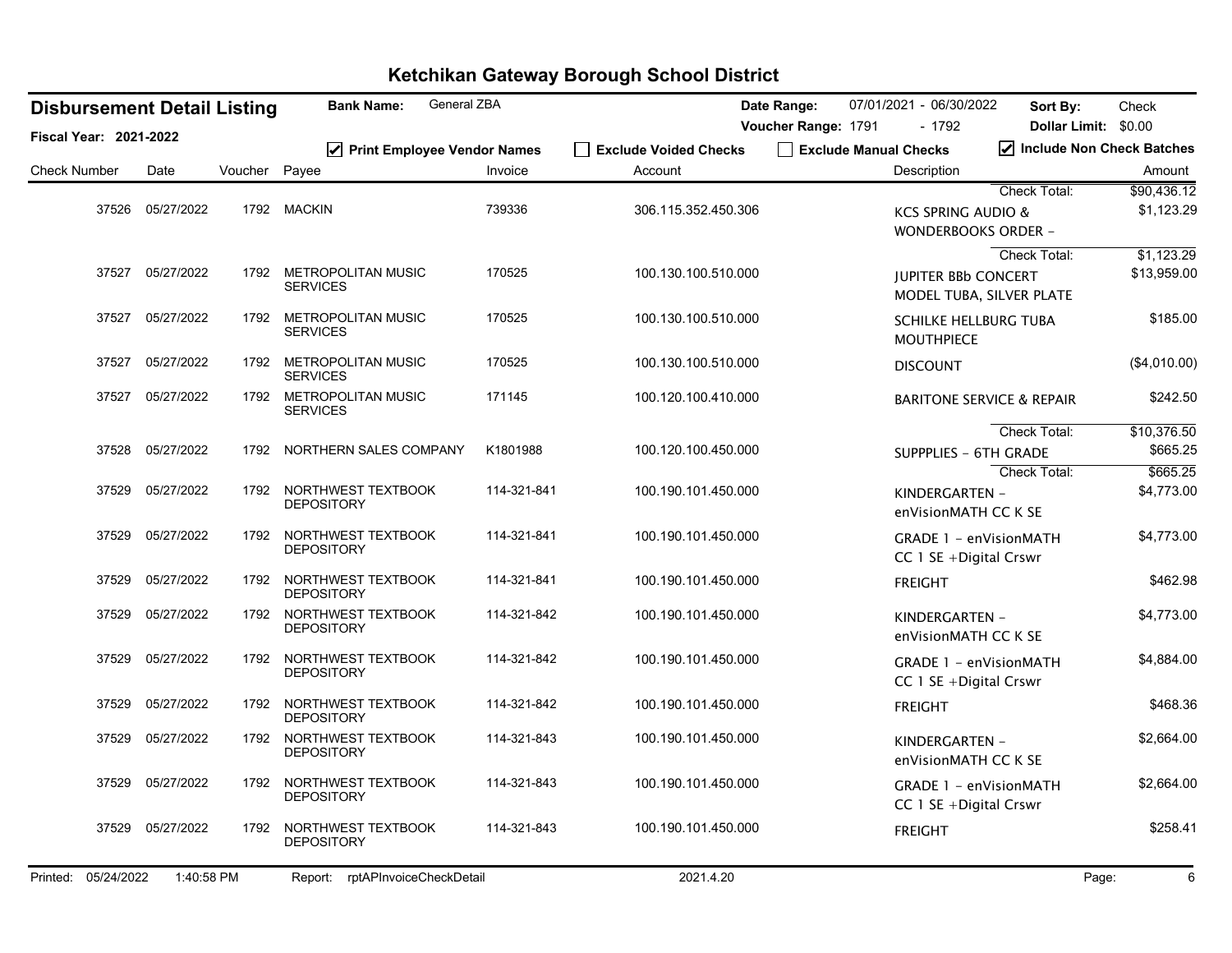| <b>Disbursement Detail Listing</b> |                  |         | <b>Bank Name:</b>                       | <b>General ZBA</b> | 07/01/2021 - 06/30/2022<br>Date Range: |                       |                                                      | Sort By:                  | Check       |
|------------------------------------|------------------|---------|-----------------------------------------|--------------------|----------------------------------------|-----------------------|------------------------------------------------------|---------------------------|-------------|
| <b>Fiscal Year: 2021-2022</b>      |                  |         |                                         |                    |                                        | Voucher Range: 1791   | $-1792$                                              | Dollar Limit: \$0.00      |             |
| <b>Check Number</b>                | Date             | Voucher | ☑ Print Employee Vendor Names<br>Payee  | Invoice            | Exclude Voided Checks<br>Account       | Exclude Manual Checks | Description                                          | Include Non Check Batches |             |
|                                    |                  |         |                                         |                    |                                        |                       |                                                      |                           | Amount      |
| 37529                              | 05/27/2022       | 1792    | NORTHWEST TEXTBOOK<br><b>DEPOSITORY</b> | 114-321-844        | 100.190.101.450.000                    |                       | KINDERGARTEN -<br>enVisionMATH CC K SE               |                           | \$2,220.00  |
| 37529                              | 05/27/2022       | 1792    | NORTHWEST TEXTBOOK<br><b>DEPOSITORY</b> | 114-321-844        | 100.190.101.450.000                    |                       | GRADE 1 - enVisionMATH<br>CC 1 SE + Digital Crswr    |                           | \$2,220.00  |
| 37529                              | 05/27/2022       | 1792    | NORTHWEST TEXTBOOK<br><b>DEPOSITORY</b> | 114-321-844        | 100.190.101.450.000                    |                       | <b>FREIGHT</b>                                       |                           | \$215.34    |
| 37529                              | 05/27/2022       | 1792    | NORTHWEST TEXTBOOK<br><b>DEPOSITORY</b> | 114-321-845        | 100.190.101.450.000                    |                       | KINDERGARTEN -<br>enVisionMATH CC K SE               |                           | \$3,663.00  |
| 37529                              | 05/27/2022       | 1792    | NORTHWEST TEXTBOOK<br><b>DEPOSITORY</b> | 114-321-845        | 100.190.101.450.000                    |                       | GRADE 1 - enVisionMATH<br>CC 1 SE + Digital Crswr    |                           | \$3,663.00  |
| 37529                              | 05/27/2022       | 1792    | NORTHWEST TEXTBOOK<br><b>DEPOSITORY</b> | 114-321-845        | 100.190.101.450.000                    |                       | <b>FREIGHT</b>                                       |                           | \$355.31    |
| 37529                              | 05/27/2022       | 1792    | NORTHWEST TEXTBOOK<br><b>DEPOSITORY</b> | 114-321-846        | 100.190.101.450.000                    |                       | Algebra 1 SE w/MyMathLab<br>6Yr                      |                           | \$7,218.80  |
|                                    | 37529 05/27/2022 | 1792    | NORTHWEST TEXTBOOK<br><b>DEPOSITORY</b> | 114-321-846        | 100.190.101.450.000                    |                       | <b>FREIGHT</b>                                       |                           | \$350.11    |
| 37529                              | 05/27/2022       | 1792    | NORTHWEST TEXTBOOK<br><b>DEPOSITORY</b> | 114-321-847        | 100.190.101.450.000                    |                       | GRADES 9-12 - Statistics<br>Modeling the World AP HS |                           | \$5,649.25  |
| 37529                              | 05/27/2022       | 1792    | NORTHWEST TEXTBOOK<br><b>DEPOSITORY</b> | 114-321-847        | 100.190.101.450.000                    |                       | Calculus Graphical<br>Numerical Algebraic 6E +My     |                           | \$5,924.25  |
| 37529                              | 05/27/2022       | 1792    | NORTHWEST TEXTBOOK<br><b>DEPOSITORY</b> | 114-321-847        | 100.190.101.450.000                    |                       | Precalculus Graphical<br>Numerical Algebraic CC 10E  |                           | \$11,473.50 |
| 37529                              | 05/27/2022       | 1792    | NORTHWEST TEXTBOOK<br><b>DEPOSITORY</b> | 114-321-847        | 100.190.101.450.000                    |                       | Algebra 1 SE w/MyMathLab<br>6Yr                      |                           | \$21,656.40 |
| 37529                              | 05/27/2022       | 1792    | NORTHWEST TEXTBOOK<br><b>DEPOSITORY</b> | 114-321-847        | 100.190.101.450.000                    |                       | Algebra 2 SE w/MyMathLab<br>6Yr                      |                           | \$18,047.00 |
| 37529                              | 05/27/2022       | 1792    | NORTHWEST TEXTBOOK<br><b>DEPOSITORY</b> | 114-321-847        | 100.190.101.450.000                    |                       | Geometry SE w/MyMathLab<br>6Yr                       |                           | \$31,762.72 |
| 37529                              | 05/27/2022       | 1792    | NORTHWEST TEXTBOOK<br><b>DEPOSITORY</b> | 114-321-847        | 100.190.101.450.000                    |                       | <b>FREIGHT</b>                                       |                           | \$4,583.89  |
| 37529                              | 05/27/2022       | 1792    | NORTHWEST TEXTBOOK<br><b>DEPOSITORY</b> | V128414            | 100.190.101.450.000                    |                       | Geometry SE w/MyMathLab<br>6Yr                       |                           | \$721.88    |
|                                    |                  |         |                                         |                    |                                        |                       |                                                      |                           |             |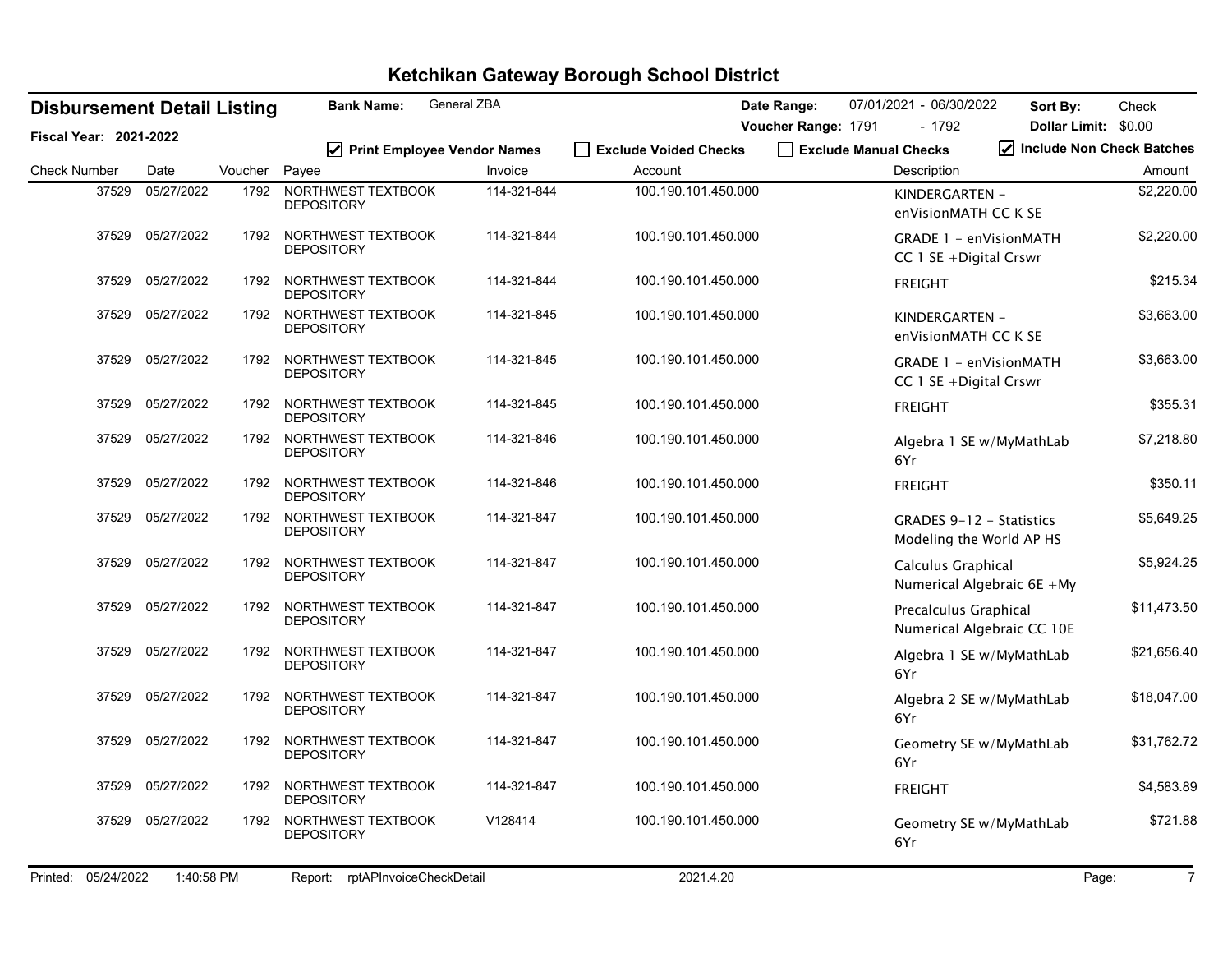| <b>Disbursement Detail Listing</b> |                  |         | General ZBA<br><b>Bank Name:</b>                                                                                                                    |          |                       | Date Range:         |                       | 07/01/2021 - 06/30/2022                             | Sort By:                      | Check        |
|------------------------------------|------------------|---------|-----------------------------------------------------------------------------------------------------------------------------------------------------|----------|-----------------------|---------------------|-----------------------|-----------------------------------------------------|-------------------------------|--------------|
| <b>Fiscal Year: 2021-2022</b>      |                  |         |                                                                                                                                                     |          |                       | Voucher Range: 1791 |                       | - 1792                                              | <b>Dollar Limit:</b>          | \$0.00       |
|                                    |                  |         | ☑ Print Employee Vendor Names                                                                                                                       |          | Exclude Voided Checks |                     | Exclude Manual Checks |                                                     | Include Non Check Batches     |              |
| <b>Check Number</b>                | Date             | Voucher | Payee                                                                                                                                               | Invoice  | Account               |                     |                       | Description                                         |                               | Amount       |
| 37529                              | 05/27/2022       | 1792    | NORTHWEST TEXTBOOK<br><b>DEPOSITORY</b>                                                                                                             | V128414  | 100.190.101.450.000   |                     |                       | <b>FREIGHT</b>                                      |                               | \$35.01      |
|                                    |                  |         |                                                                                                                                                     |          |                       |                     |                       |                                                     | Check Total:                  | \$145,480.21 |
|                                    | 37530 05/27/2022 | 1792    | OMAHA OCCUPATIONAL &<br>SPEECH THERAPY                                                                                                              | 043022   | 100.192.200.410.000   |                     |                       | <b>CONTRACTED SPEECH</b>                            | THERAPY VIRTUAL SERVICES      | \$9,500.00   |
| 37530                              | 05/27/2022       | 1792    | <b>OMAHA OCCUPATIONAL &amp;</b><br>SPEECH THERAPY                                                                                                   | 043022   | 100.192.200.410.000   |                     |                       |                                                     | <b>ON-SITE PAPERWORK DAYS</b> | \$1,000.00   |
| 37530                              | 05/27/2022       |         | 1792 OMAHA OCCUPATIONAL &<br>SPEECH THERAPY                                                                                                         | 043022   | 100.192.200.410.000   |                     |                       | ON-SITE DISTRICT - 5<br><b>DAYS</b>                 |                               | \$3,625.00   |
|                                    | 37530 05/27/2022 | 1792    | <b>OMAHA OCCUPATIONAL &amp;</b><br>SPEECH THERAPY                                                                                                   | 043022   | 100.192.200.410.000   |                     |                       | <b>REIMBURSABLE TRAVEL</b><br><b>EXPENSES</b>       |                               | \$80.61      |
|                                    |                  |         |                                                                                                                                                     |          |                       |                     |                       |                                                     | Check Total:                  | \$14,205.61  |
| 37531                              | 05/27/2022       |         | 1792 PURDY'S TOWING                                                                                                                                 | 19753    | 100.190.600.440.000   |                     |                       | <b>TOWING SERVICE -</b><br>$05/13/22 - XZE 332$     |                               | \$177.50     |
|                                    |                  |         |                                                                                                                                                     |          |                       |                     |                       |                                                     | <b>Check Total:</b>           | \$177.50     |
|                                    | 37532 05/27/2022 |         | 1792 SCHOENBAR MIDDLE SCHOOL 051322                                                                                                                 |          | 100.120.100.450.000   |                     |                       | <b>CAMPING TRIP</b>                                 | REIMBURSE - WATER JUGS -      | \$179.94     |
|                                    |                  |         |                                                                                                                                                     |          |                       |                     |                       |                                                     | Check Total:                  | \$179.94     |
|                                    | 37533 05/27/2022 | 1792    | SEDOR WENDLANDT EVANS<br><b>FILIPPI ATTORNEYS</b>                                                                                                   | 043022   | 100.190.510.414.000   |                     |                       | LEGAL SERVICES 04/22 -<br>FILE# 1133-0100           |                               | \$780.00     |
|                                    | 37533 05/27/2022 | 1792    | SEDOR WENDLANDT EVANS<br><b>FILIPPI ATTORNEYS</b>                                                                                                   | 043022   | 100.190.510.414.000   |                     |                       | LEGAL SERVICE 04/22 -<br>FILE# 1133-0200            |                               | \$520.00     |
|                                    | 37533 05/27/2022 |         | 1792 SEDOR WENDLANDT EVANS<br><b>FILIPPI ATTORNEYS</b>                                                                                              | 043022   | 100.190.510.414.000   |                     |                       | $-$ FILE# 1133-9999                                 | TELEHONE CHARGES 04/22        | \$0.90       |
|                                    |                  |         |                                                                                                                                                     |          |                       |                     |                       |                                                     | <b>Check Total:</b>           | \$1,300.90   |
|                                    | 37534 05/27/2022 |         | 1792 STIDD, JOSHUA LLOYD                                                                                                                            | 052322   | 100.190.600.450.000   |                     |                       | <b>FY22 CLOTHING</b>                                |                               | \$355.69     |
|                                    |                  |         |                                                                                                                                                     |          |                       |                     |                       |                                                     | <b>Check Total:</b>           | \$355.69     |
|                                    | 37535 05/27/2022 |         | 1792 THE BAY COMPANY                                                                                                                                | 01-52553 | 100.190.600.410.000   |                     |                       | <b>PARTS &amp; LABOR - SKIFF</b><br><b>OUTBOARD</b> |                               | \$159.85     |
|                                    |                  |         |                                                                                                                                                     |          |                       |                     |                       |                                                     | Check Total:                  | \$159.85     |
|                                    | 37536 05/27/2022 | 1792    | <b>TONGASS SUBSTANCE</b><br><b>SCREENING</b>                                                                                                        | 63413    | 100.130.700.440.000   |                     |                       | STUDENT ATHLETE DRUG<br>TESTING - FY21-22           |                               | \$348.00     |
|                                    |                  |         | $D_{\text{c}}$ and $D_{\text{c}}$ and $D_{\text{c}}$ and $D_{\text{c}}$ and $D_{\text{c}}$ and $D_{\text{c}}$ and $D_{\text{c}}$ and $D_{\text{c}}$ |          | $0.021 \times 0.0$    |                     |                       |                                                     | $\mathbf{D}$                  |              |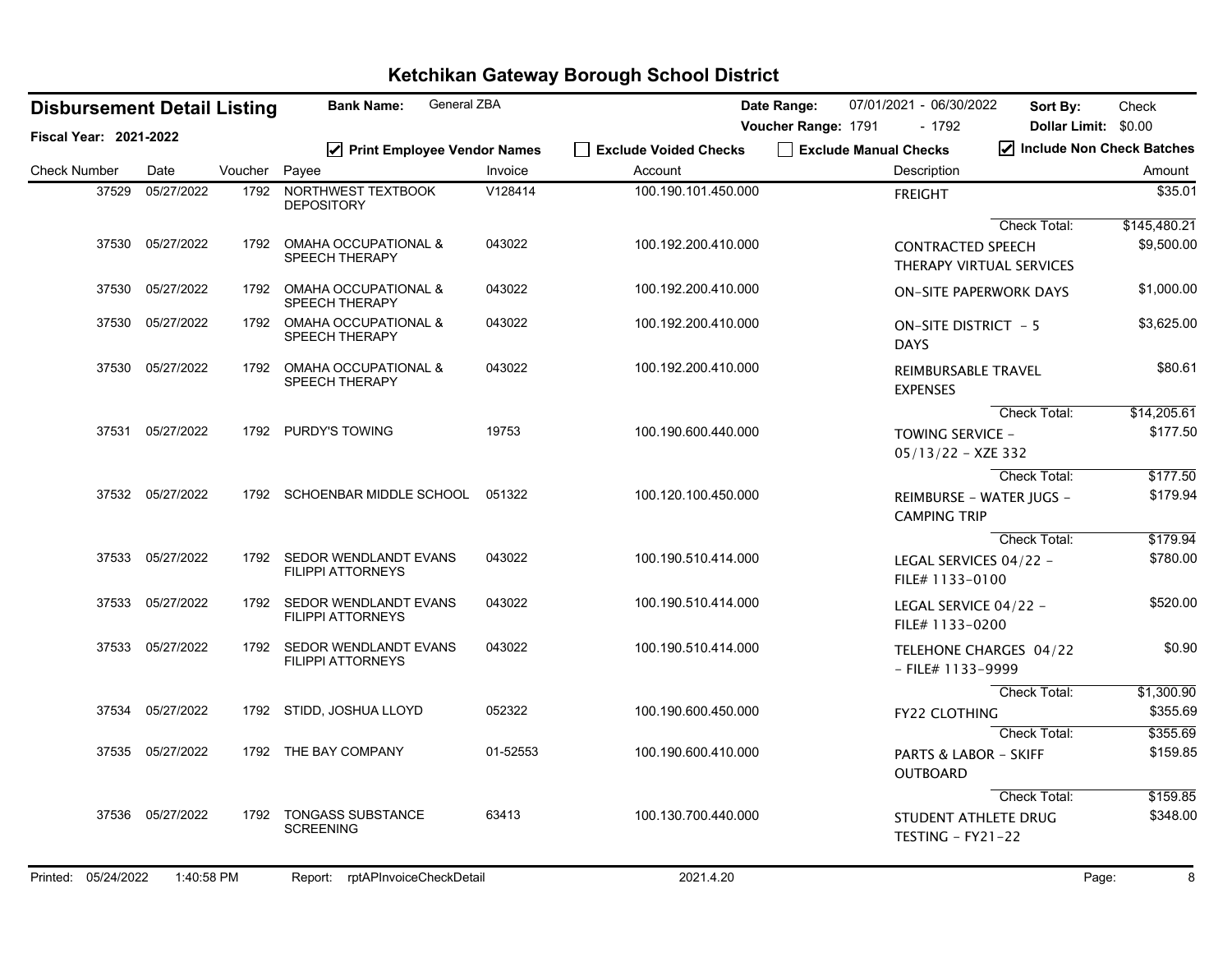| <b>Disbursement Detail Listing</b> |            |         | <b>Bank Name:</b>                           | General ZBA |                       | Date Range:         | 07/01/2021 - 06/30/2022                                     | Sort By:                  | Check      |
|------------------------------------|------------|---------|---------------------------------------------|-------------|-----------------------|---------------------|-------------------------------------------------------------|---------------------------|------------|
| Fiscal Year: 2021-2022             |            |         |                                             |             |                       | Voucher Range: 1791 | - 1792                                                      | Dollar Limit: \$0.00      |            |
|                                    |            |         | ☑ Print Employee Vendor Names               |             | Scalude Voided Checks |                     | Exclude Manual Checks                                       | Include Non Check Batches |            |
| <b>Check Number</b>                | Date       | Voucher | Payee                                       | Invoice     | Account               |                     | Description                                                 |                           | Amount     |
|                                    |            |         |                                             |             |                       |                     |                                                             | Check Total:              | \$348.00   |
| 37537                              | 05/27/2022 | 1792    | UNIVERSITY OF ALASKA<br>SOUTHEAST-KETCHIKAN | 1290        | 267.190.100.480.267   |                     | SPRING 2022 - DIESEL<br><b>ENGINES TUITION &amp; FEES -</b> |                           | \$750.00   |
| 37537                              | 05/27/2022 | 1792    | UNIVERSITY OF ALASKA<br>SOUTHEAST-KETCHIKAN | 1290        | 267.190.100.480.267   |                     | SPRING 2021 - DIESEL<br><b>ENGINES TUITION &amp; FEES -</b> |                           | \$675.00   |
|                                    |            |         |                                             |             |                       |                     |                                                             | <b>Check Total:</b>       | \$1,425.00 |
| 37538                              | 05/27/2022 |         | 1792 US FOODS                               | 3878786     | 255.190.790.459.000   |                     | 3878786 - LUNCH                                             |                           | \$1,271.94 |
| 37538                              | 05/27/2022 |         | 1792 US FOODS                               | 3878786     | 255.190.790.469.000   |                     | 3878786 - NON FOOD                                          |                           | \$1,569.33 |
| 37538                              | 05/27/2022 |         | 1792 US FOODS                               | 3878787     | 255.190.790.459.000   |                     | 3878787 - LUNCH                                             |                           | \$5,425.94 |
| 37538                              | 05/27/2022 |         | 1792 US FOODS                               | 3878788     | 255.190.790.459.000   |                     | 3878788 - LUNCH                                             |                           | \$22.62    |
| 37538                              | 05/27/2022 |         | 1792 US FOODS                               | 3878789     | 255.190.793.459.000   |                     | 3878789 - BREAKFAST<br>PROGRAM                              |                           | \$1,261.62 |
| 37538                              | 05/27/2022 |         | 1792 US FOODS                               | 3878790     | 255.190.793.459.000   |                     | 3878790 - BREAKFAST<br><b>PROGRAM</b>                       |                           | \$1,686.35 |
| 37538                              | 05/27/2022 |         | 1792 US FOODS                               | 3878791     | 255.190.793.459.000   |                     | 3878791 - BREAKFAST<br>PROGRAM                              |                           | \$1,060.26 |
| 37538                              | 05/27/2022 |         | 1792 US FOODS                               | 3941212     | 255.190.790.459.000   |                     | 3941212 - LUNCH                                             |                           | \$340.16   |
| 37538                              | 05/27/2022 |         | 1792 US FOODS                               | 3941212     | 255.190.790.469.000   |                     | 3941212 - NON FOOD                                          |                           | \$186.28   |
| 37538                              | 05/27/2022 |         | 1792 US FOODS                               | 3941213     | 255.190.790.459.000   |                     | 3941213 - LUNCH                                             |                           | \$678.88   |
| 37538                              | 05/27/2022 |         | 1792 US FOODS                               | 3941213     | 255.190.793.459.000   |                     | 3941213 - BREAKFAST<br>PROGRAM                              |                           | \$720.90   |
| 37538                              | 05/27/2022 |         | 1792 US FOODS                               | 3941214     | 255.190.790.459.000   |                     | 3941214 - LUNCH                                             |                           | \$4,344.18 |
| 37538                              | 05/27/2022 |         | 1792 US FOODS                               | 4047280     | 255.190.790.459.000   |                     | 4047280 - LUNCH                                             |                           | \$1,646.05 |
| 37538                              | 05/27/2022 | 1792    | US FOODS                                    | 4047280     | 255.190.790.469.000   |                     | 4047280 - NON FOOD                                          |                           | \$1,105.19 |
| 37538                              | 05/27/2022 |         | 1792 US FOODS                               | 4047281     | 255.190.790.459.000   |                     | 4047281 - LUNCH                                             |                           | \$5,050.53 |
| 37538                              | 05/27/2022 | 1792    | US FOODS                                    | 4047282     | 255.190.790.459.000   |                     | 4047282 - LUNCH                                             |                           | \$164.19   |
| 37538                              | 05/27/2022 |         | 1792 US FOODS                               | 4047283     | 255.190.793.459.000   |                     | 4047283 - BREAKFAST<br>PROGRAM                              |                           | \$1,019.58 |
| 37538                              | 05/27/2022 |         | 1792 US FOODS                               | 4047284     | 255.190.793.459.000   |                     | 4047284 - BREAKFAST<br>PROGRAM                              |                           | \$1,446.09 |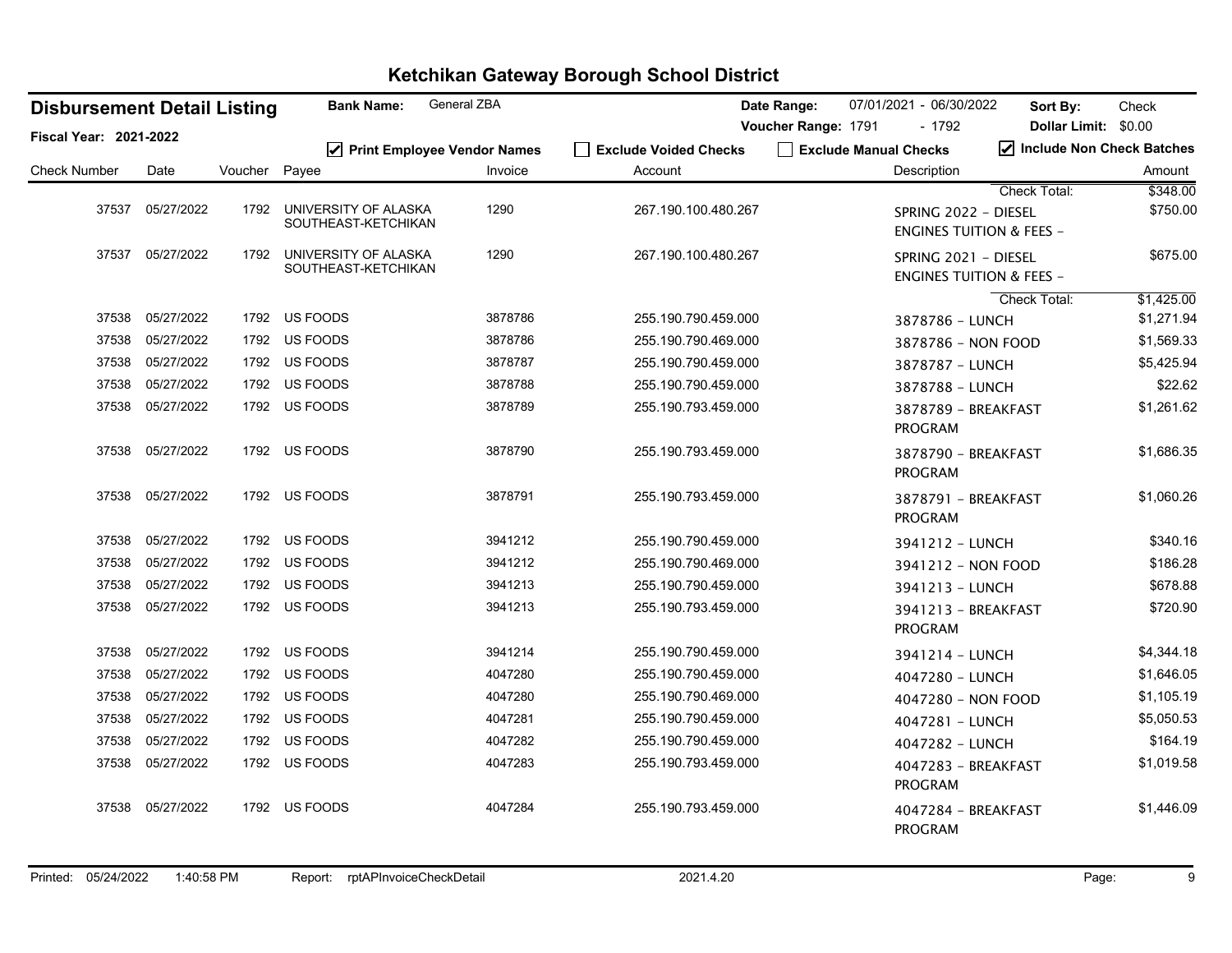| <b>Disbursement Detail Listing</b> |                  |         | <b>Bank Name:</b>               | General ZBA                              |                                  | Date Range:         | 07/01/2021 - 06/30/2022               | Sort By:               | Check                                             |
|------------------------------------|------------------|---------|---------------------------------|------------------------------------------|----------------------------------|---------------------|---------------------------------------|------------------------|---------------------------------------------------|
| <b>Fiscal Year: 2021-2022</b>      |                  |         |                                 |                                          |                                  | Voucher Range: 1791 | $-1792$                               |                        | Dollar Limit: \$0.00<br>Include Non Check Batches |
| <b>Check Number</b>                | Date             | Voucher | Payee                           | ☑ Print Employee Vendor Names<br>Invoice | Exclude Voided Checks<br>Account |                     | Exclude Manual Checks<br>Description  |                        | Amount                                            |
| 37538                              | 05/27/2022       | 1792    | US FOODS                        | 4047285                                  | 255.190.793.459.000              |                     | 4047285 - BREAKFAST<br><b>PROGRAM</b> |                        | \$867.50                                          |
| 37538                              | 05/27/2022       |         | 1792 US FOODS                   | 4085937                                  | 255.190.790.469.000              |                     | 4085937 - NON FOOD                    |                        | \$598.94                                          |
| 37538                              | 05/27/2022       |         | 1792 US FOODS                   | 4112409                                  | 255.190.790.459.000              |                     | 4112409 - BREAKFAST<br><b>PROGRAM</b> |                        | \$92.37                                           |
| 37538                              | 05/27/2022       |         | 1792 US FOODS                   | 4112410                                  | 255.190.790.469.000              |                     | 4112410 - NON FOOD                    |                        | \$754.98                                          |
| 37538                              | 05/27/2022       | 1792    | US FOODS                        | 4112414                                  | 255.190.790.459.000              |                     | 4112414 - LUNCH                       |                        | \$236.82                                          |
| 37538                              | 05/27/2022       |         | 1792 US FOODS                   | 4112414                                  | 255.190.790.460.000              |                     |                                       | 4112414 - MILK PROGRAM | \$428.00                                          |
| 37538                              | 05/27/2022       |         | 1792 US FOODS                   | 4112414                                  | 255.190.790.469.000              |                     | 4112414 - NON FOOD                    |                        | \$102.56                                          |
| 37538                              | 05/27/2022       |         | 1792 US FOODS                   | 4112415                                  | 255.190.790.459.000              |                     | 4112415 - LUNCH                       |                        | \$325.40                                          |
| 37538                              | 05/27/2022       |         | 1792 US FOODS                   | 4112416                                  | 255.190.790.459.000              |                     | 4112416 - LUNCH                       |                        | \$4,779.08                                        |
| 37538                              | 05/27/2022       |         | 1792 US FOODS                   | 4212503                                  | 255.190.790.459.000              |                     | 4212503 - LUNCH                       |                        | \$2,599.01                                        |
| 37538                              | 05/27/2022       | 1792    | US FOODS                        | 4212504                                  | 255.190.790.459.000              |                     | 4212504 - LUNCH                       |                        | \$1,835.08                                        |
| 37538                              | 05/27/2022       |         | 1792 US FOODS                   | 4212504                                  | 255.190.793.459.000              |                     | 4212504 - BREAKAST<br><b>PROGRAM</b>  |                        | \$340.41                                          |
| 37538                              | 05/27/2022       |         | 1792 US FOODS                   | 4212505                                  | 255.190.790.459.000              |                     | 4212505 - LUNCH                       |                        | \$312.42                                          |
| 37538                              | 05/27/2022       |         | 1792 US FOODS                   | 4212506                                  | 255.190.793.459.000              |                     | 4212506 - BREAKFAST<br><b>PROGRAM</b> |                        | \$531.24                                          |
| 37538                              | 05/27/2022       | 1792    | US FOODS                        | 4212507                                  | 255.190.793.459.000              |                     | 4212507 - BREAKFAST<br><b>PROGRAM</b> |                        | \$777.60                                          |
| 37538                              | 05/27/2022       |         | 1792 US FOODS                   | 4212508                                  | 255.190.793.459.000              |                     | 4212508 - BREAKFAST<br><b>PROGRAM</b> |                        | \$1,306.74                                        |
| 37538                              | 05/27/2022       |         | 1792 US FOODS                   | 5927470                                  | 255.190.790.459.000              |                     | <b>LUNCH</b>                          | 5927470 - CREDIT MEMO  | (\$27.50)                                         |
| 37538                              | 05/27/2022       |         | 1792 US FOODS                   | 5927471                                  | 255.190.790.459.000              |                     | <b>LUNCH</b>                          | 5927471 - CREDIT MEMO  | (\$105.44)                                        |
|                                    | 37538 05/27/2022 |         | 1792 US FOODS                   | 5927472                                  | 255.190.790.459.000              |                     | <b>LUNCH</b>                          | 5927472 - CREDIT MEMO  | $(\$42.93)$                                       |
| 37539                              | 05/27/2022       | 1792    | <b>WALMART/CAPITAL ONE</b>      | 220390                                   | 277.139.100.450.277              |                     | ALT SCHOOLS FUND                      | Check Total:           | \$44,712.37<br>\$54.85                            |
| Printed: 05/24/2022                | 1:40:58 PM       |         | Report: rptAPInvoiceCheckDetail |                                          | 2021.4.20                        |                     |                                       |                        | Page:<br>10                                       |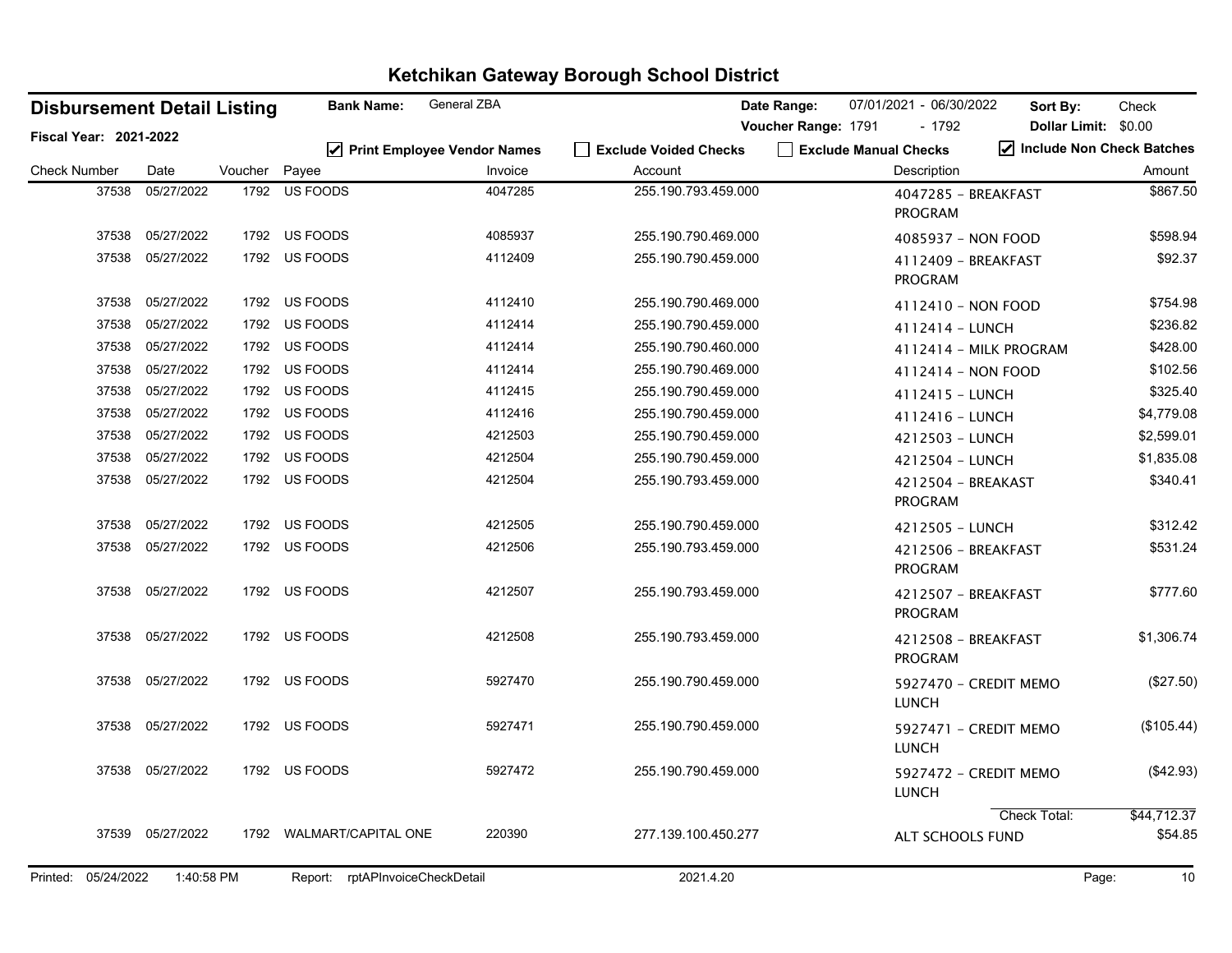|                               | <b>Disbursement Detail Listing</b> |         | <b>Bank Name:</b>             | <b>General ZBA</b> |                       | Date Range:         |                       | 07/01/2021 - 06/30/2022                                  | Sort By:                                          | Check                  |
|-------------------------------|------------------------------------|---------|-------------------------------|--------------------|-----------------------|---------------------|-----------------------|----------------------------------------------------------|---------------------------------------------------|------------------------|
| <b>Fiscal Year: 2021-2022</b> |                                    |         | ☑ Print Employee Vendor Names |                    | Exclude Voided Checks | Voucher Range: 1791 | Exclude Manual Checks | $-1792$                                                  | <b>Dollar Limit:</b><br>Include Non Check Batches | \$0.00                 |
| <b>Check Number</b>           | Date                               | Voucher | Payee                         | Invoice            | Account               |                     |                       | Description                                              |                                                   | Amount                 |
| 37539                         | 05/27/2022                         | 1792    | <b>WALMART/CAPITAL ONE</b>    | 222763             | 277.139.100.450.277   |                     |                       | <b>EARBUDS</b>                                           |                                                   | \$19.00                |
| 37539                         | 05/27/2022                         | 1792    | <b>WALMART/CAPITAL ONE</b>    | 222763             | 277.139.100.450.277   |                     |                       | <b>SHIRTS/GEAR FOR</b><br><b>SCREENPRINTING</b>          |                                                   | \$507.34               |
| 37539                         | 05/27/2022                         | 1792    | <b>WALMART/CAPITAL ONE</b>    | 222763             | 277.139.450.450.277   |                     |                       | PORTABLE OUTDOOR                                         |                                                   | \$752.00               |
| 37539                         | 05/27/2022                         | 1792    | <b>WALMART/CAPITAL ONE</b>    | 222830             | 278.192.200.450.278   |                     |                       | <b>CLASSROOM &amp; LIFESKILLS</b><br>SUPPLIES - KHS SPED |                                                   | \$134.76               |
| 37539                         | 05/27/2022                         | 1792    | <b>WALMART/CAPITAL ONE</b>    | 222852             | 100.130.100.450.000   |                     |                       | <b>ASST ART SUPPLIES &amp;</b><br><b>MATERIALS - KHS</b> |                                                   | \$250.34               |
|                               | 37540 05/27/2022                   | 1792    | WILLARD, GIANNA               | 050922             | 355.190.100.450.355   |                     |                       | <b>CCC CAMP SONG &amp;</b><br>PERFORMANCE - 04/25/22     | Check Total:                                      | \$1,718.29<br>\$100.00 |
| 37541                         | 05/27/2022                         |         | 1792 WILLARD, MALLORY         | 050922             | 355.190.100.450.355   |                     |                       | <b>CCC CAMP SONG &amp;</b><br>PERFORMANCE - 04/25/22     | <b>Check Total:</b>                               | \$100.00<br>\$100.00   |
|                               | 37542 05/27/2022                   |         | 1792 WILLIAMS, STACEY         | 050922             | 355.190.100.410.355   |                     |                       | SMS GUEST SPEAKER -<br>TOTEM POLE STORYTELLING           | Check Total:                                      | \$100.00<br>\$250.00   |
|                               | 37542 05/27/2022                   |         | 1792 WILLIAMS, STACEY         | 050922             | 355.190.100.410.355   |                     |                       | KHS STORYTELLING -<br>$04/22/22 - 2$ HRS                 |                                                   | \$100.00               |
|                               |                                    |         |                               |                    |                       |                     |                       |                                                          | Check Total:                                      | \$350.00               |
|                               | 37543 05/27/2022                   | 1792    | ZWICK, CADE NIKOLAS           | 051622             | 100.190.600.450.000   |                     |                       | <b>FY22 CLOTHING</b>                                     |                                                   | \$63.89                |
|                               |                                    |         |                               |                    |                       |                     |                       |                                                          | Check Total:                                      | \$63.89                |
|                               |                                    |         |                               |                    |                       |                     |                       |                                                          | <b>Bank Total:</b>                                | \$513,216.51           |